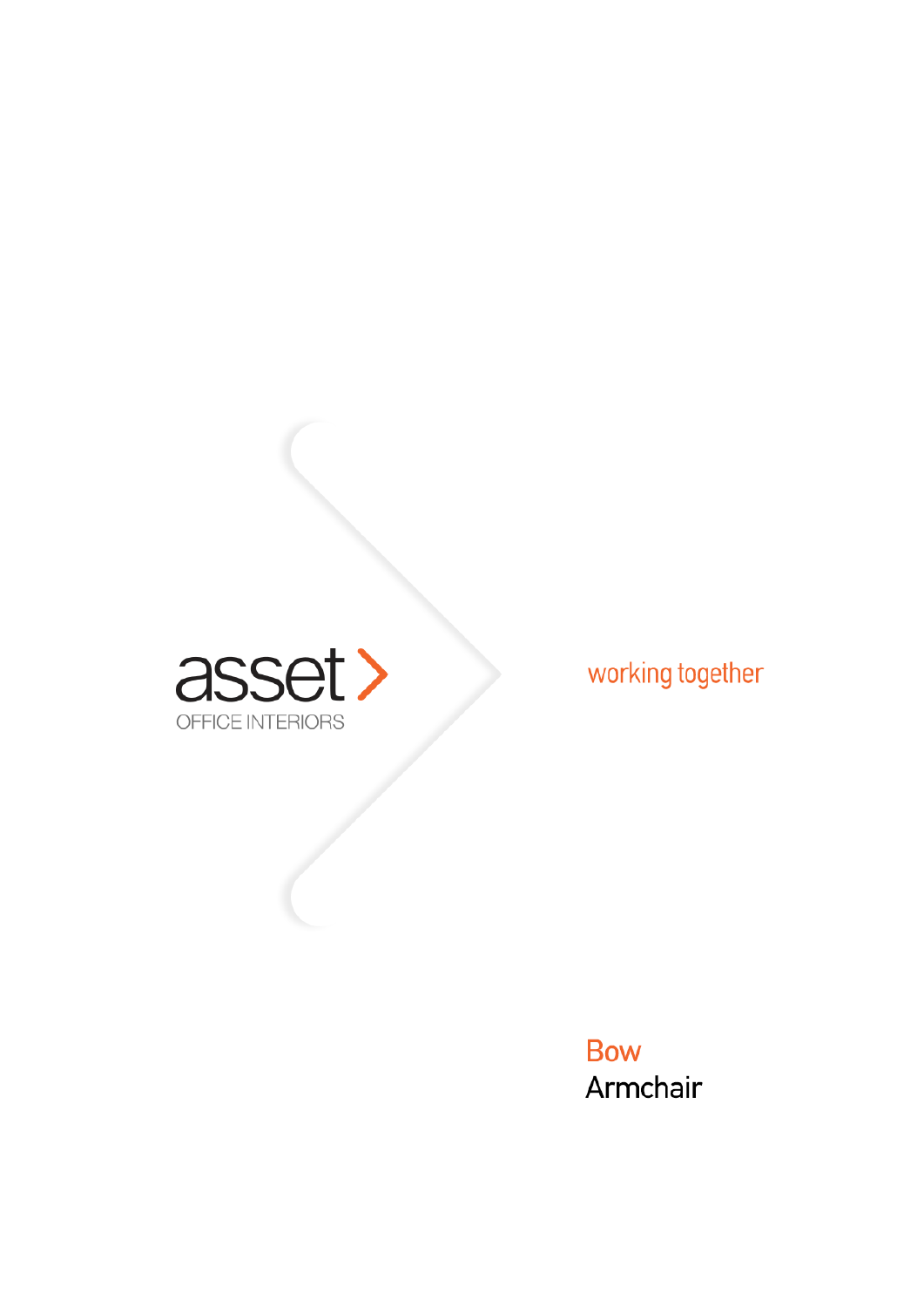Forma 5

# **TECHNICAL FEATURES BOW**

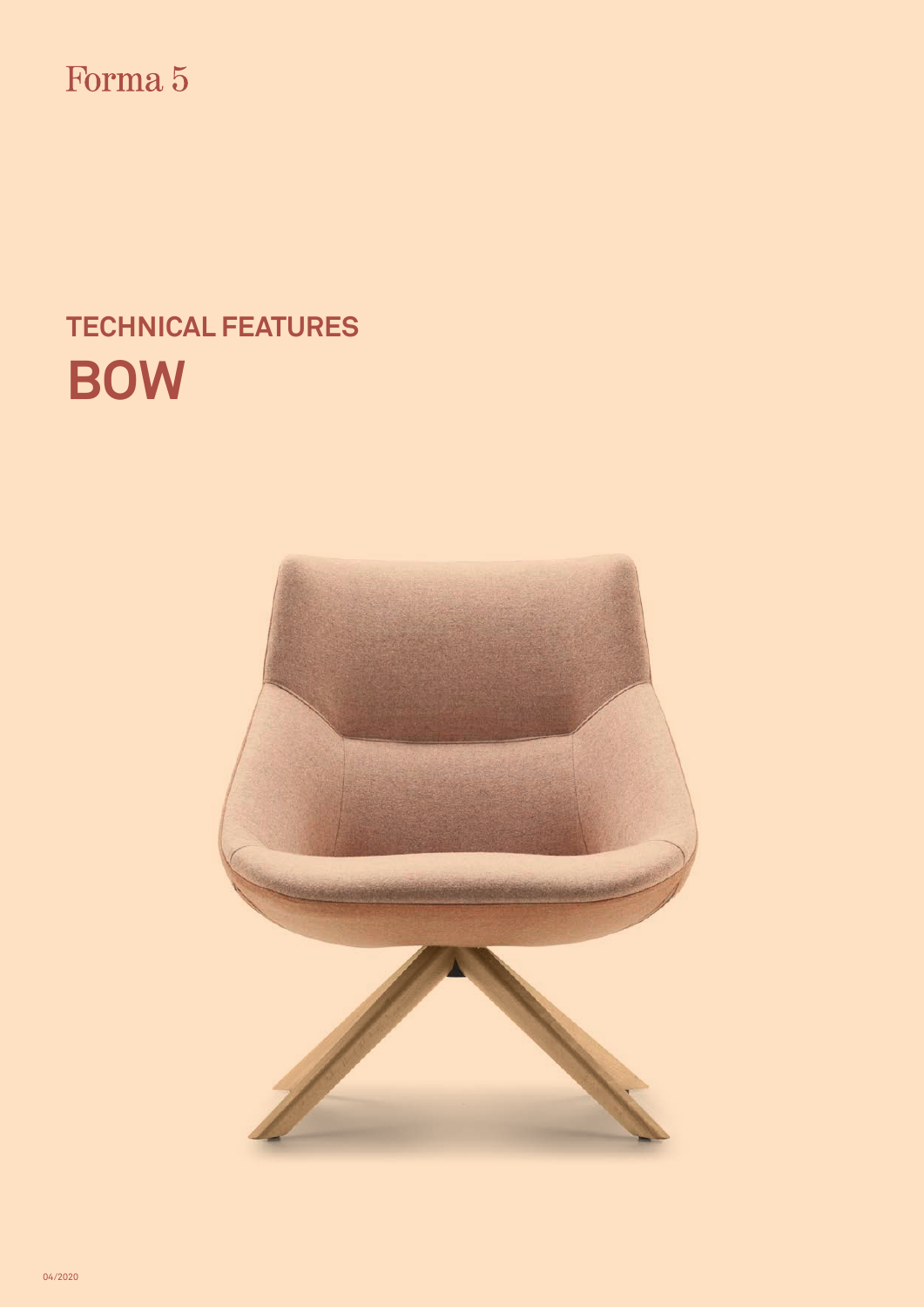### **FIXED ARMCHAIR 4 WOODEN LEGS**



|                      | Low backrest       | Hight backrest     |
|----------------------|--------------------|--------------------|
| Height               | 88,5 cm            | 102,5 cm           |
| Seat height          | 40,5 cm            | 40,5 cm            |
| Width                | 72,5 cm            | 72,5 cm            |
| Depth                | 77 cm              | 76 cm              |
| Seat depth           | 50 cm              | 50 cm              |
| Weight (gross - net) | 22,7 -18,15 kg     | 23,86 - 19,314 kg  |
| <b>Fabric meters</b> | $2,35 \, \text{m}$ | $2,35 \, \text{m}$ |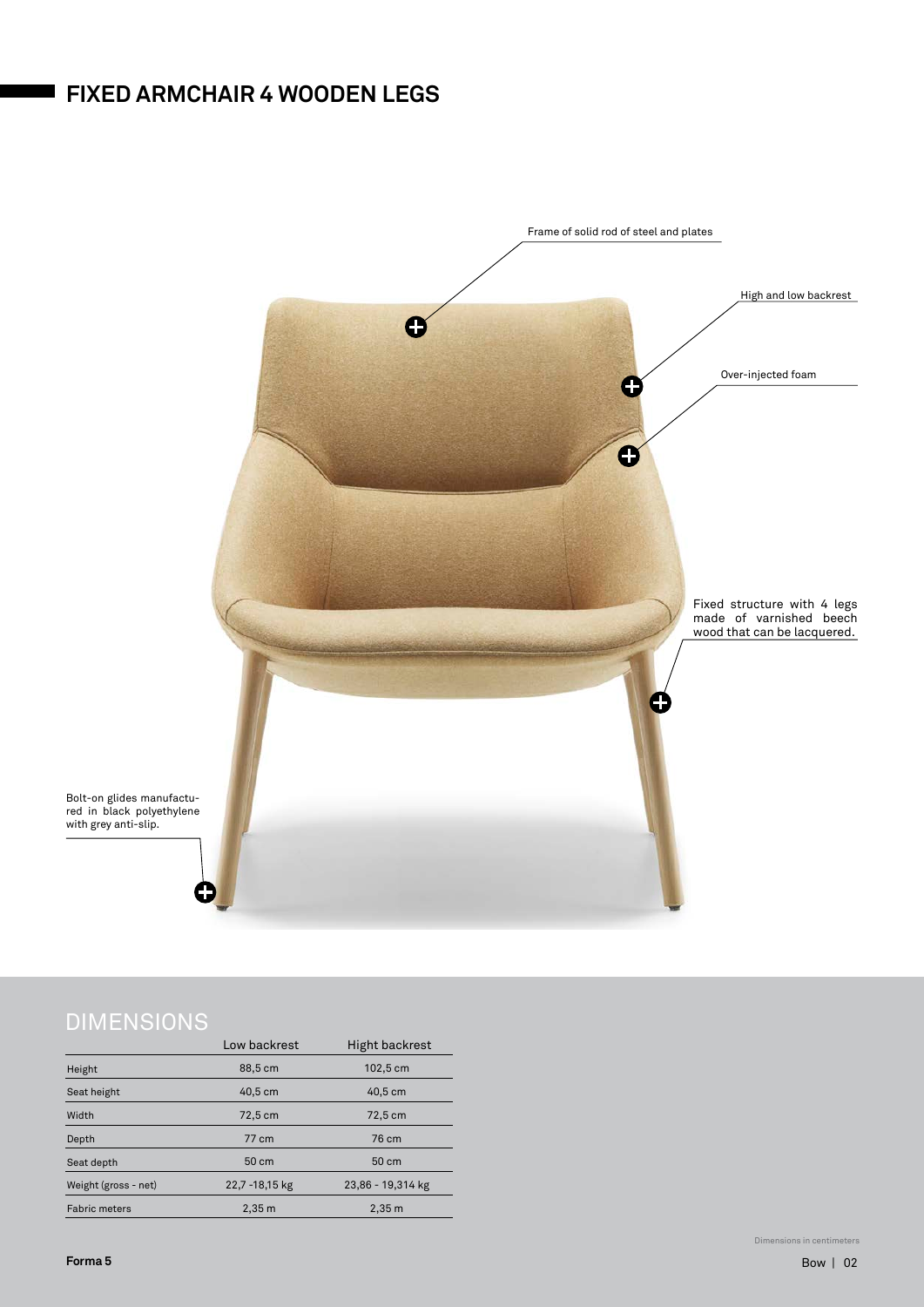### **FIXED ARMCHAIR 4 CONICAL METAL LEGS**



|                      | Low backrest       | <b>Hight backrest</b> |
|----------------------|--------------------|-----------------------|
| Height               | 88,5 cm            | 102,5 cm              |
| Seat height          | $40,5$ cm          | 40,5 cm               |
| Width                | 72,5 cm            | 72,5 cm               |
| Depth                | 77 cm              | 76 cm                 |
| Seat depth           | 50 cm              | 50 cm                 |
| Weight (gross - net) | 23,58 - 19,04 kg   | 24,04 - 19,5 kg       |
| <b>Fabric meters</b> | $2,35 \, \text{m}$ | 2,35 m                |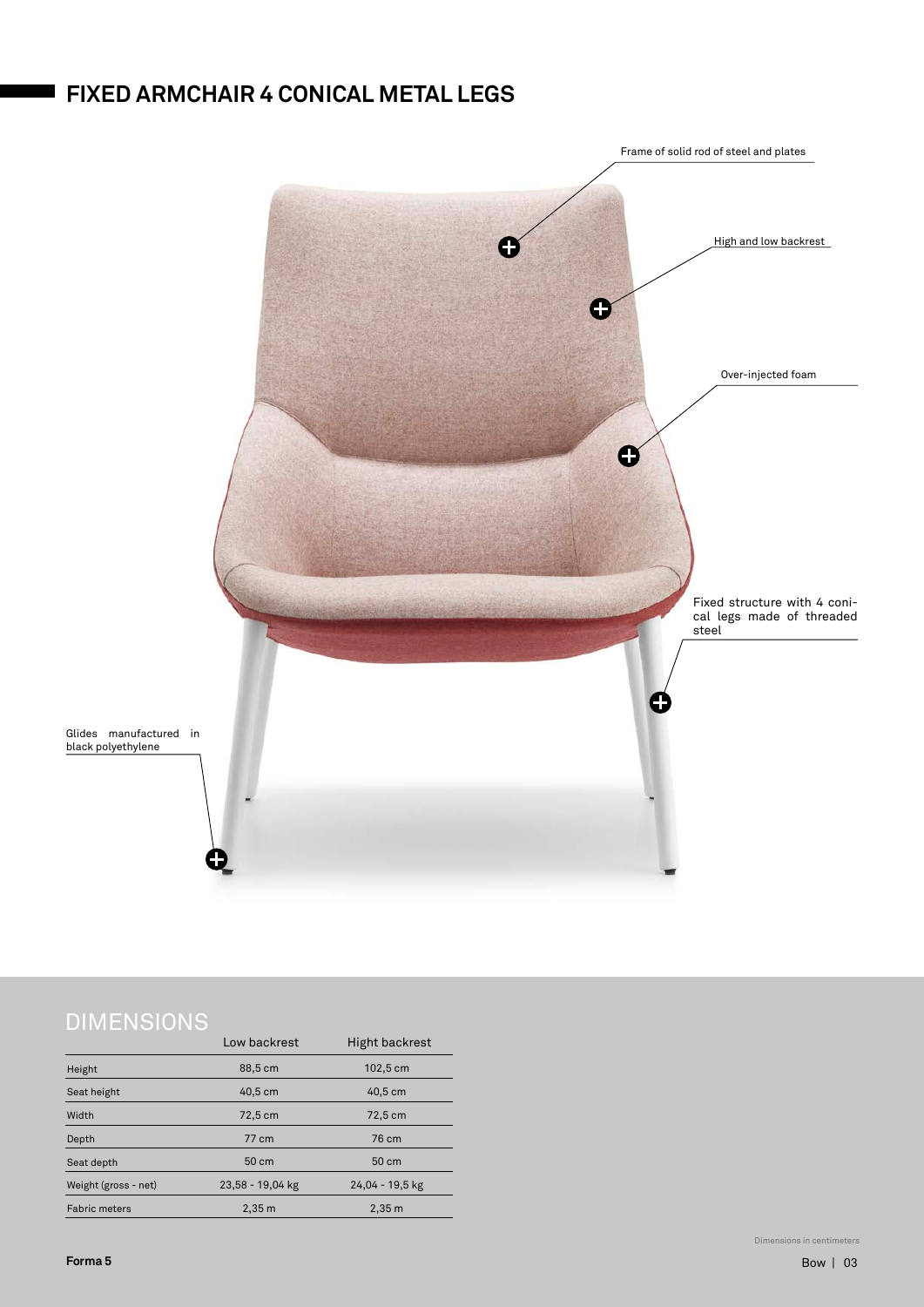### **SWIVEL ARMCHAIR WITH POLISHED ALUMINIUM BASE SOFT**



|                      | Low backrest       | <b>Hight backrest</b> |
|----------------------|--------------------|-----------------------|
| Height               | 88 cm              | 102 cm                |
| Seat height          | 40 cm              | $40,5$ cm             |
| Width                | 72,5 cm            | 72,5 cm               |
| Depth                | 77 cm              | 76 cm                 |
| Seat depth           | 50 cm              | 50 cm                 |
| Weight (gross - net) | 25,55 - 21,01 kg   | 26,72 - 22,18 kg      |
| <b>Fabric meters</b> | $2,35 \, \text{m}$ | 2,35 m                |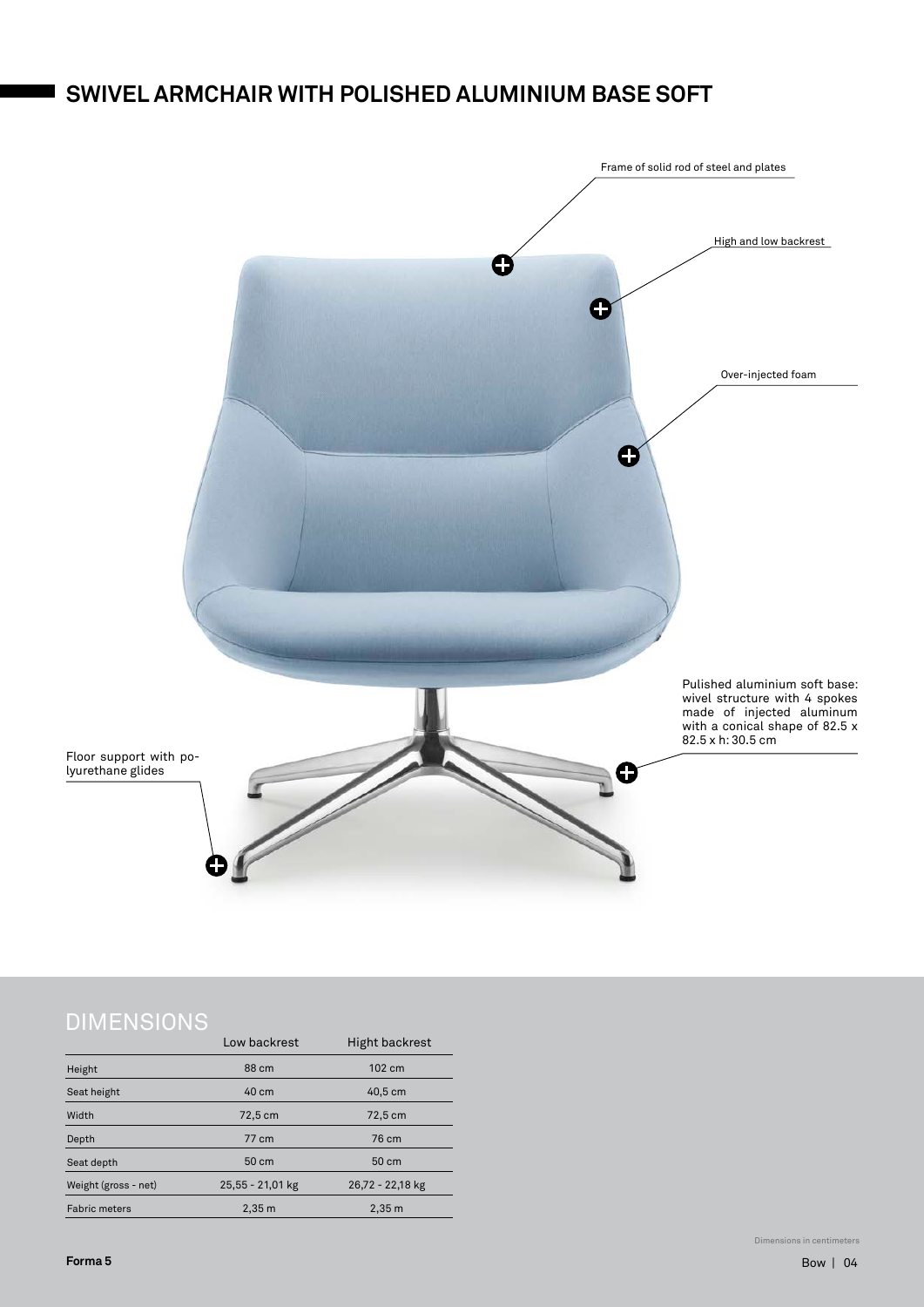### **BOW - SWIVEL ARMCHAIR WITH PYRAMIDAL WOODEN BASE**



|                      | Low backrest       | <b>Hight backrest</b> |
|----------------------|--------------------|-----------------------|
| Height               | 89,5 cm            | 103,5 cm              |
| Seat height          | $41,5$ cm          | $41,5$ cm             |
| Width                | 72,5 cm            | 72,5 cm               |
| Depth                | 77 cm              | 76 cm                 |
| Seat depth           | 50 cm              | 50 cm                 |
| Weight (gross - net) | 28,71 - 24,17 kg   | 30,58 - 26,04 kg      |
| <b>Fabric meters</b> | $2,35 \, \text{m}$ | $2,35 \, \text{m}$    |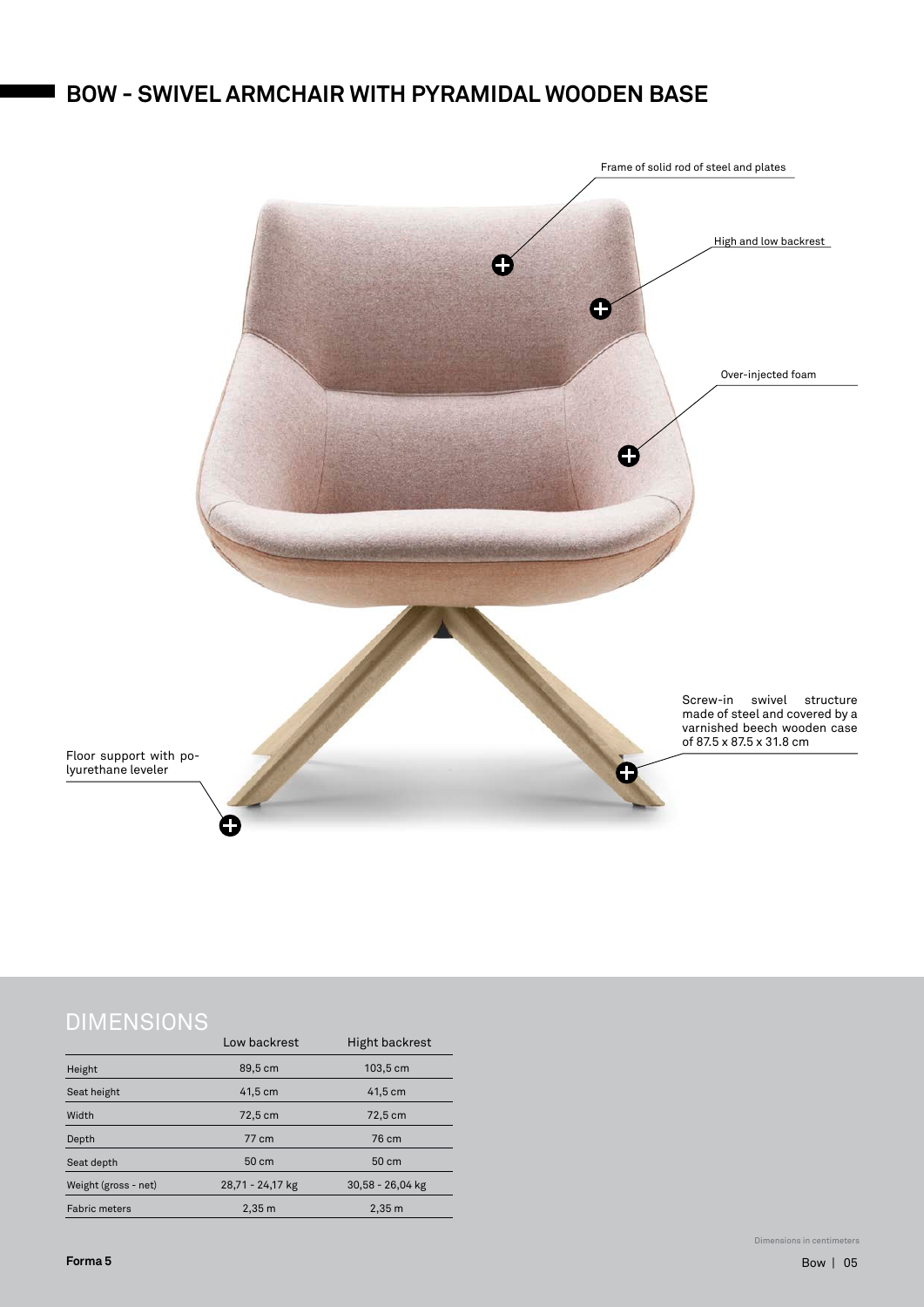### **TWO SEAT SOFA WOODEN LEGS**



|                      | Low backrest       |  |
|----------------------|--------------------|--|
| Height               | 88,5 cm            |  |
| Seat height          | 40,5 cm            |  |
| Width                | 150 cm             |  |
| Depth                | 77 cm              |  |
| Seat depth           | 50 cm              |  |
| Weight (gross - net) | 39,205 - 34,086 kg |  |
| <b>Fabric meters</b> | 4 <sub>m</sub>     |  |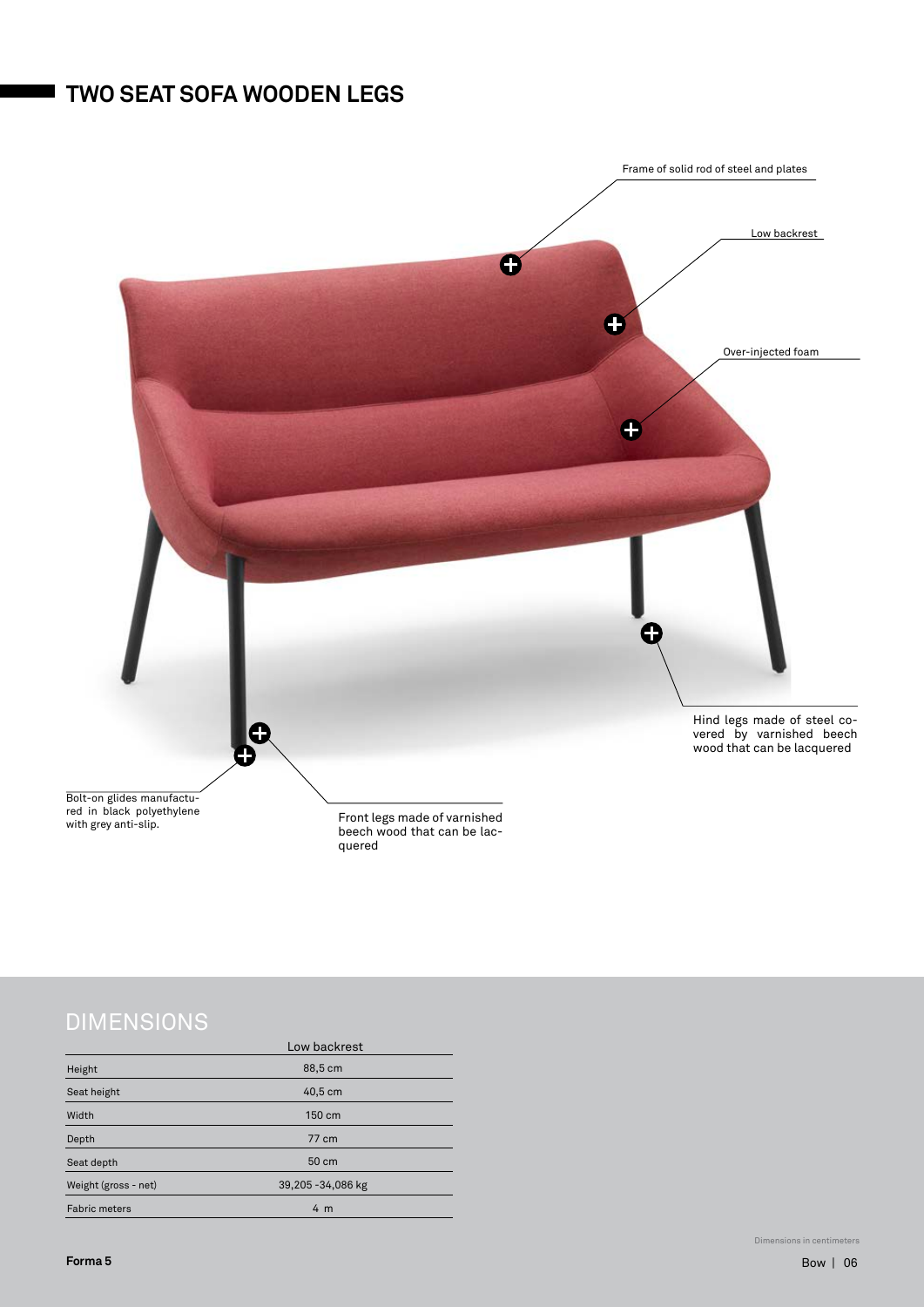### **TWO SEAT SOFA 4 CONICAL METAL LEGS**



Glides manufactured in black polyethylene

|                      | Low backrest       |  |
|----------------------|--------------------|--|
| Height               | 88,5 cm            |  |
| Seat height          | 40,5 cm            |  |
| Width                | 150 cm             |  |
| Depth                | 77 cm              |  |
| Seat depth           | 50 cm              |  |
| Weight (gross - net) | 38,235 - 33,116 kg |  |
| <b>Fabric meters</b> | 4 <sub>m</sub>     |  |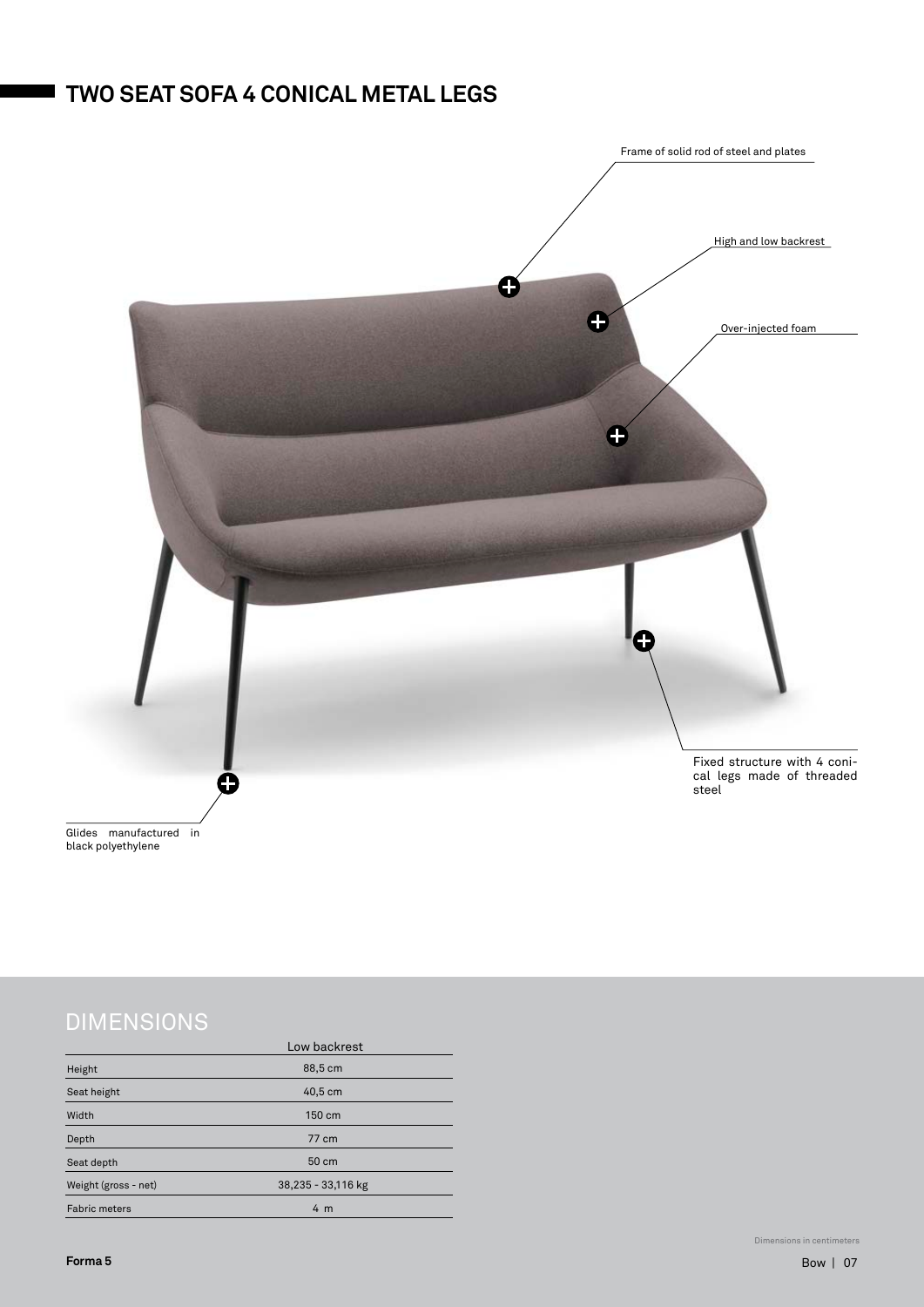### **4-LEGGUED TABLE**



|                          | Rounded        | Rectangular    | Rectangular    |
|--------------------------|----------------|----------------|----------------|
| Ø                        | 75 cm          |                |                |
| Width                    |                | 75,6 cm        | 121,2 cm       |
| Depth                    |                | 121,2 cm       | 121,2 cm       |
| Height (wooden/Kompress) | 39,4 / 38,4 cm | 39,4 / 38,4 cm | 39,4 / 38,4 cm |
| Weight (wooden/Kompress) |                |                |                |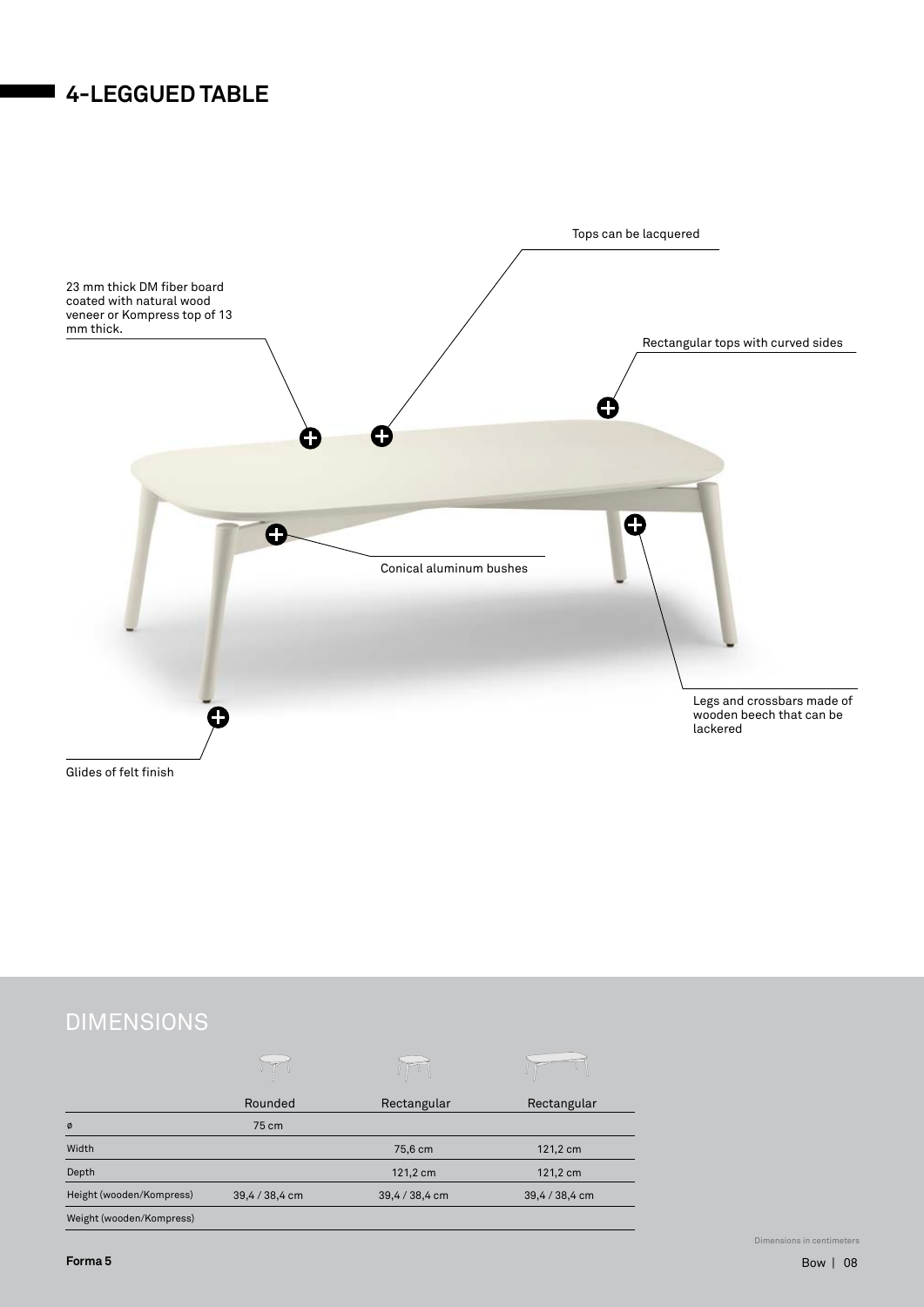### **PYRAMIDAL WOODEN BASE TABLE**



# **DIMENSIONS**

|                          | Rounded          | Square          | Square           |
|--------------------------|------------------|-----------------|------------------|
| Ø                        | 80 cm            |                 |                  |
| Width                    |                  | 60 cm           | 80 cm            |
| Depth                    |                  | 60 cm           | 80 cm            |
| Height (wooden/Kompress) | 39,4 / 38,4 cm   | 39,4 / 38,4 cm  | 39,4 / 38,4 cm   |
| Weight (wooden/Kompress) | 15,65 / 11,89 kg | 13,11 / 9,86 kg | 17,45 / 13 33 kg |

Dimensions in centimeters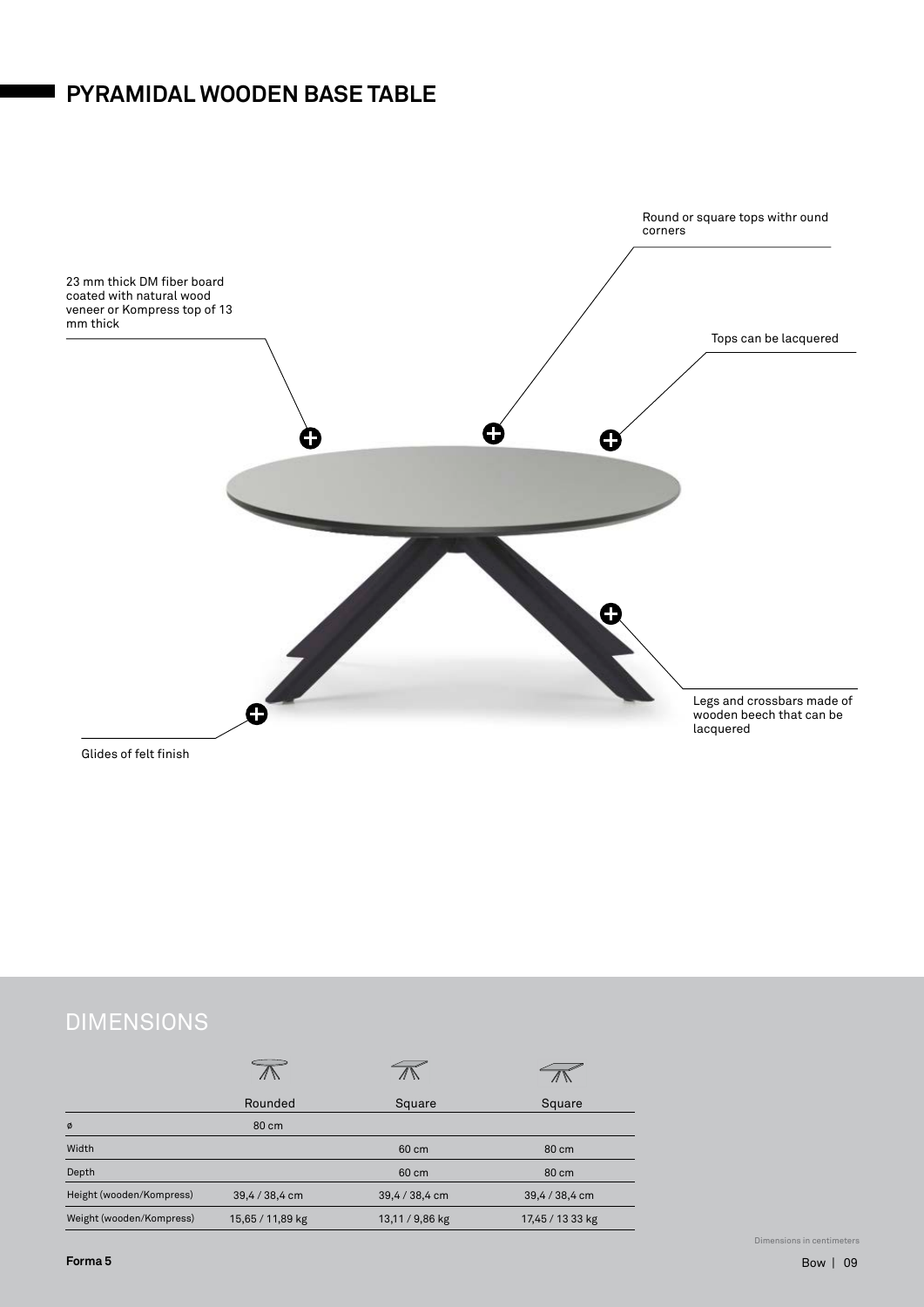### **SHELL**

High or low backrest with interior formed by metal frame of solid rod of cold rolled steel Ø 11 mm and steel plates for the anchoring of the structure. The set is wrapped with an overinjected foam of high density 70 kg / m3 upholstered and variable thickness in the seat area with a maximum of 12.5 cm thickness.

### **STRUCTURE**

#### **4 WOODEN LEGS**

Fixed structure with 4 legs made of varnished beech wood that can be lacquered. Diameter 3 cm on the lower and 4 cm on the upper part of each leg. Bolt-on glides manufactured in black polyethylene with grey anti-slip.

#### **4 CONICAL METAL LEGS**

Fixed structure with 4 legs made of threaded steel. Diameter of 1.7 cm in the lower part and 3.1 cm in the upper part of each leg. Manufactured glides in low density polythene (PELD) in black colour.

### **PULISHED ALUMINIUM SOFT BASE**

Swivel structure with 4 spokes made of injected aluminum with a conical shape of 82.5 x 82.5 x h: 30.5 cm. Floor support with polyurethane glides.

### **PYRAMIDAL WOODEN BASE**

Screw-in swivel structure made of steel and covered by a varnished beech wooden case of 87.5 x 87.5 x 31.8 cm. Floor support with polypropylene leveler.

### **WOODEN LEGS FOR TWO SEAT SOFA**

Fixed structure with 4 legs made of natural beech wood that can be lacquered. The legs taper from 4cm diameter to 3cm diameter at the foot. The rear legs are made of steel and covered with a beech wood sheath. Black polyethylene glides are then fitted with a grey non slip attachment.

### **UPHOLSTERY**

Backrest and seat available for all the fabrics range of Forma 5, including a wide range of fabrics (yarn, fireproof fabrics) and leathers Consult fabrics brochure and Forma 5 Pricelist. The Group 1, 2, 3, 4, 5 and 6 fabrics of Forma 5 are supplied by the manufacturer company Camira, Gabriel, Kuadrat and Crevin. Although our fabrics brochure includes a selection of these manufacturers' fabrics, if the customer requires another specific, Forma 5 will upholster any of its fabrics in any fabric from these manufactures' catalog.

### **PACKING**

The armschairs are delivered in individual boxes, which protect them during the transport. The cardboard used is 100% recyclable.









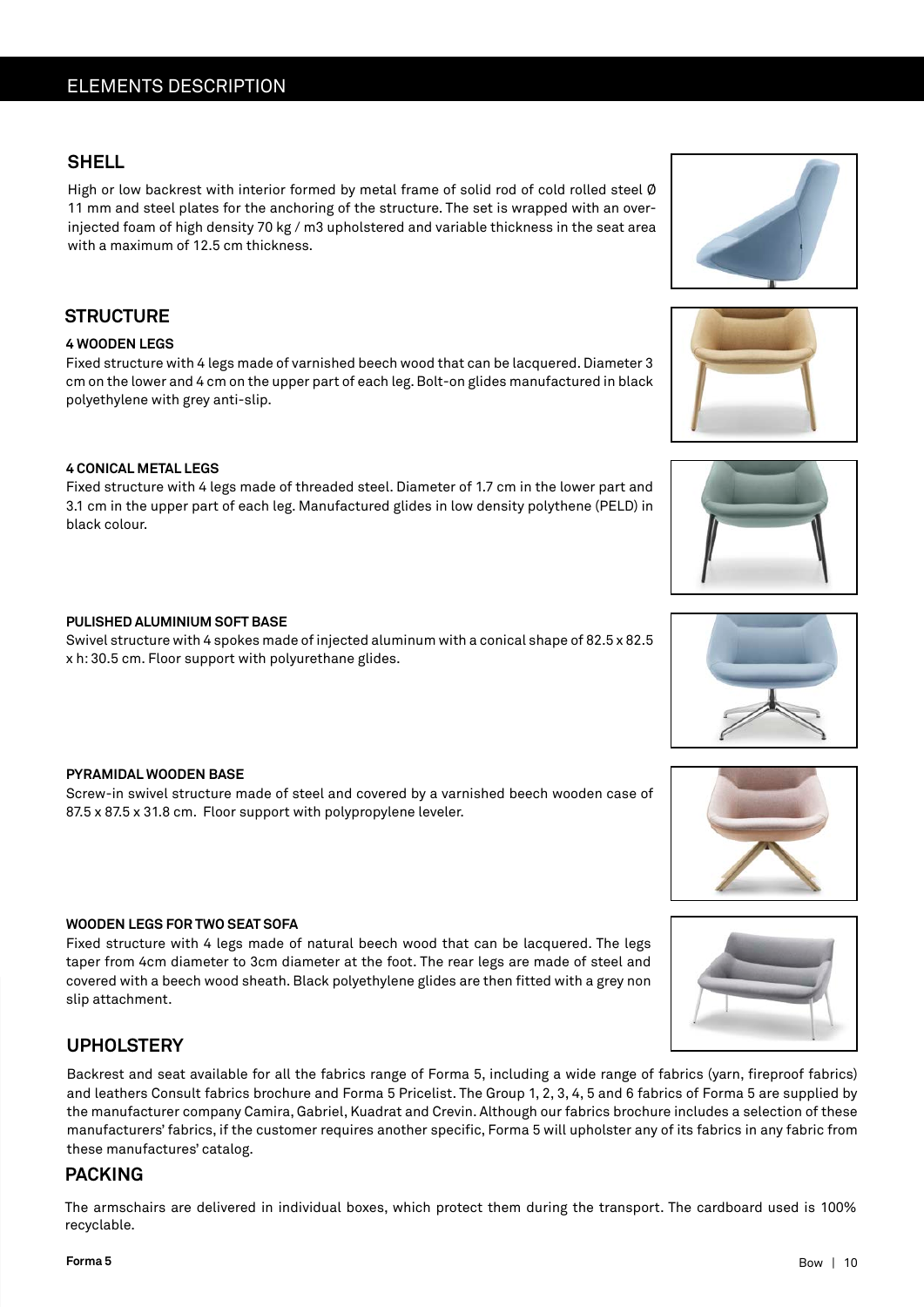### ELEMENTS DESCRIPTION

### **STRUCTURE 4-LEGGED**

All wooden components are accurately and precisely machined. The structure is normally based on a cross section or a triangular format for strength and stability. The legs are inclined and tapered .All components and joints are glue spiked. Each table can be varnished or lacquered.

The tops of the tables are separated from the structures by means of conical aluminum bushes that act as spacers. The support legs have a felt finish to the floor.

### **WOODEN PYRAMIDAL BASE**

Structure with pyramidal base of wooden legs that are fixed to a metal structure by means of screws that can be easily replaced. The legs are made of beech wood with a variable section geometry and can be lacquered or varnished. The support to the floor with glides, screwed and clipped to the leg with a felt finish.

Fixing to the top using a metal plate and 4 screws.

# 23 mm thick DM fiber board. Coated with natural wood veneer with open pores.

**WOODEN TOPS**

The edge and underside of the lacquered board is painted black when the finish has a grain. When the top is lacquered, all is lacquered (bottom and top). Finished with varnish and ultraviolet curing. The surface treatment is a water based ultraviolet product. 100% ecological

#### **KOMPRESS TOP**

13 mm thick board top, high density fiber resistant to humidity with melamine coating to the top and bottom faces. Machined underneath for correct assembly. Unclad edge, black finish.

Kompress top









Wooden top



Lacquered top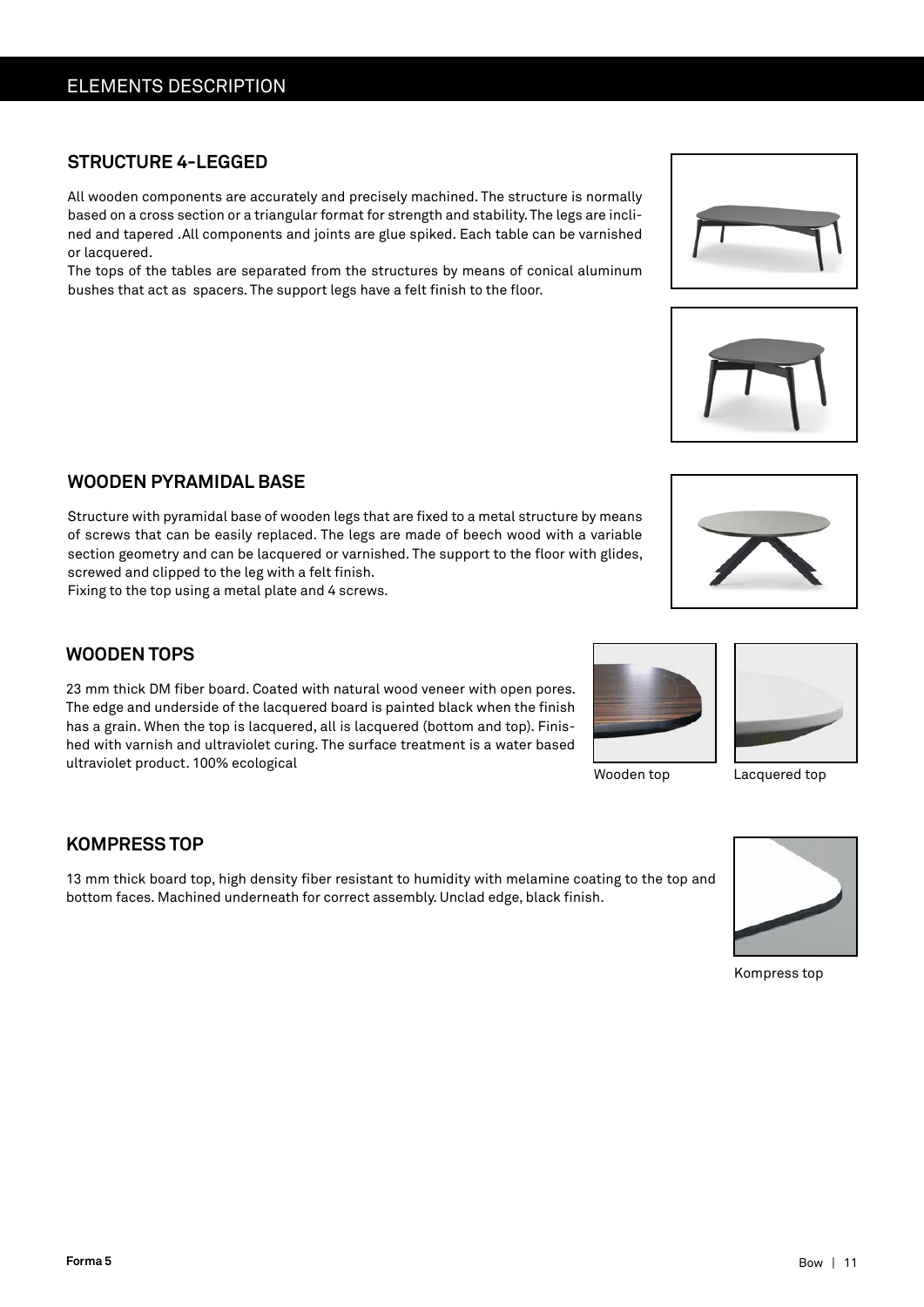

### Life Cycle Analysis **Program BOW**



| <b>RAW MATERIALS</b> |           |     |  |
|----------------------|-----------|-----|--|
| <b>Raw Material</b>  | Κg        | %   |  |
| <b>Steel</b>         | 12,31 Kg  | 68% |  |
| Uphols./Fulling      | 5,802 Kg  | 32% |  |
| Wood                 | $0,01$ Kg | 1%  |  |

% Recycled materials= 5% % Recyclable materials= 12 %

# **Ecodesign**

Results reached during the life cycle stages



**Steel** 15%-99% recycled material.

**Paintings** Podwer painting without COV emissions

**Plastic** 30%-40% recycled material. **Upholsteries** Without COV emissions and certified by Okotext.

**Staff material** Without HCFC and certified by Okotext.

**Packings** 100% recyclable with inks with no solvents.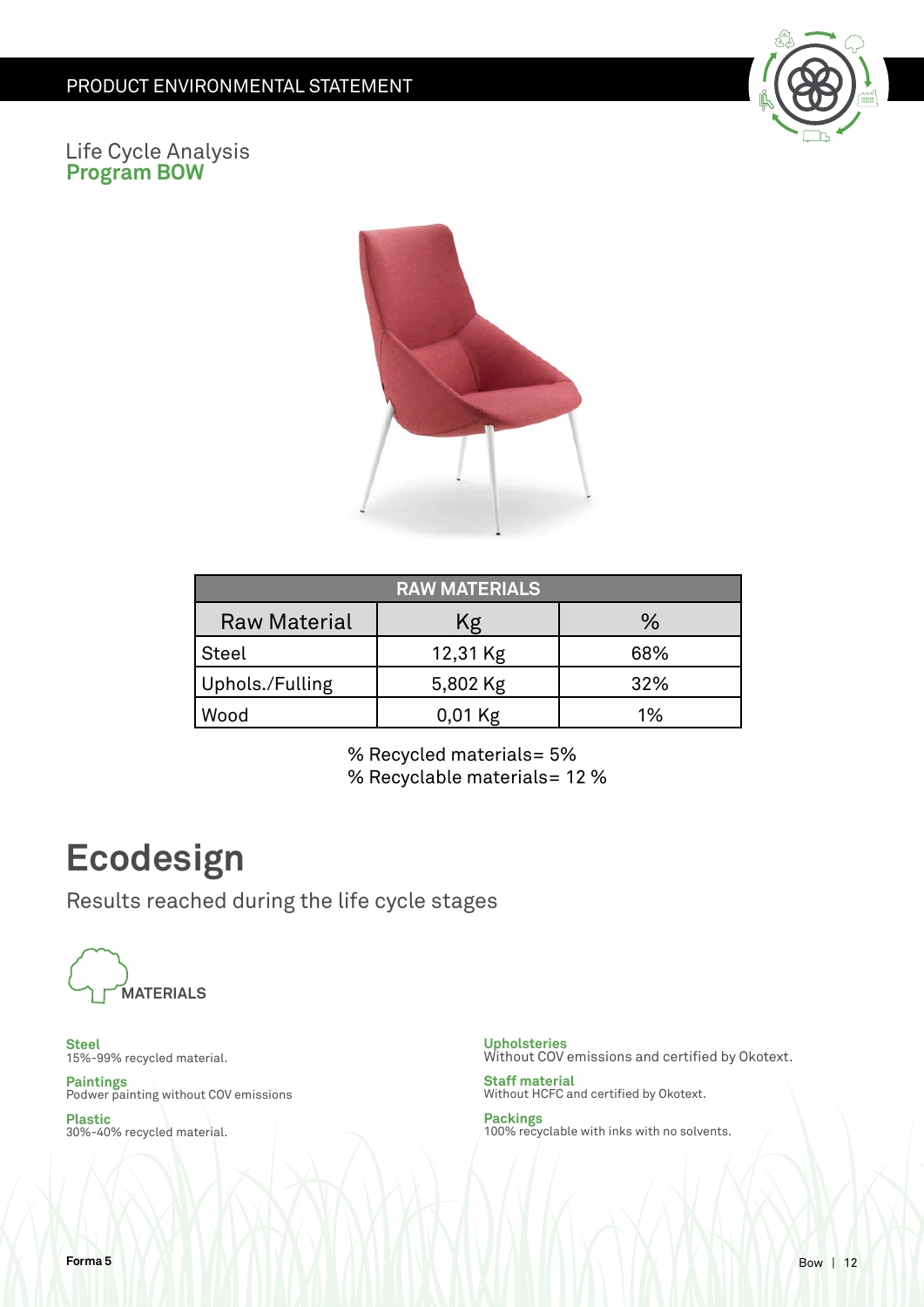



#### **Raw materials use optimization**  Board, upholstery and steel tubes cut.

**Renewable energies use** reducing the CO2 emissions. (Photovoltaic pannels)

**Energy saving measures** in all production process

**COV global emission reduction** of the production processes by 70%. **Podwer painting** recovery of 93% of the non deposited painting

#### **Glue removal from the upholstery**

**The facilities**  have an internal sewage for liquid waste.

**Green points**  at the factory

**100% waste recycling**  at production process ans dangerous waste special treatment.



**Cardboard use opmitization** of the packings

**Cardboard and packing materials use reduction**

**Flat packings and small bulks** to optimize the space.

#### which reduces transport and emissions.

**Light volumes and weights**

**Transport fleet renewal**  reducing by 28% the fuel consumption.

**Suppliers area reduction** Local market power and less pollution at transport.

#### **Solid waste compacter**



**Easy maintenance and cleaning** without solvents.

#### **Forma 5 guarantee**

**The highest quality** for materials to provide a 10 year average life of the product.



**Easy unpacking** for the recyclability or compound reuse.

**Piece standarization** for the use.

**Recycled materials used for products (% recyclability):** Steel is 100% recyclable. Plastics are from 70 to 100% recyclable.

**Useful life optimization** of the product due to a standarized and modular design.

**The boards** with no E1 particle emission.

**With no air or water pollution** while removing waste.

**Returnable, recyclable and reusable packing Product recyclability 36%**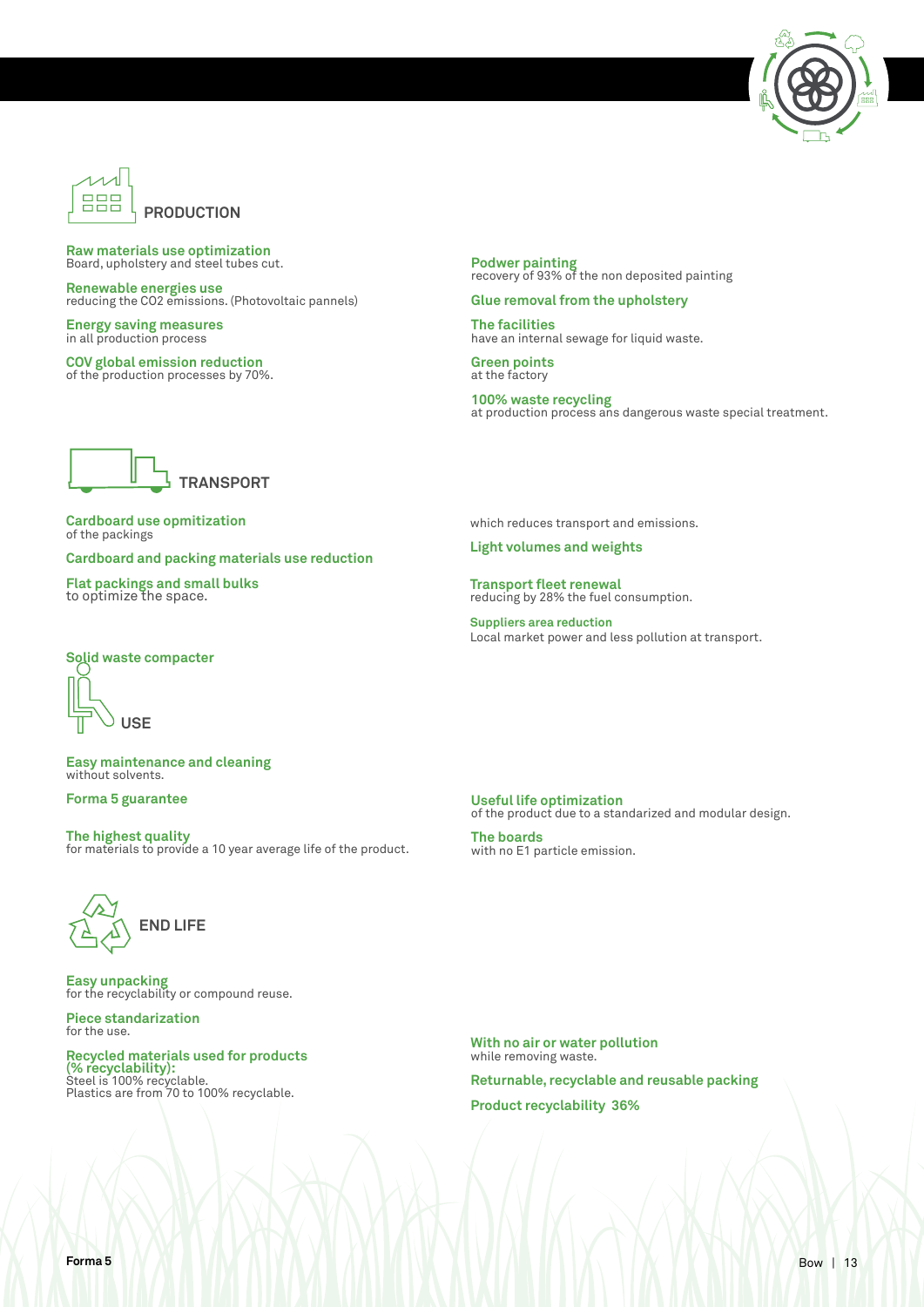### **CHAIR MAINTENANCE AND CLEANING GUIDE**

LINES FOR A CORRECT CHAIR CLEANING AND MAINTENANCE, CONSIDERING THE DIFFERENT MATERIALS:

#### **FABRICS**

**1 1** Vacuum often

**2** Rub the dirty spot with a wet cloth with PH neutral soap. Test first on a hidden spot.

**3** Dry foam for carpets can be alternativaly used.

#### **PLASTIC PIECES**

Rub the dirty spots with a wet cloth with PH neutral soap.

Do not use abrasive products in any case.

#### **METAL PIECES**

- **O** Rub the dirty spots with a wet cloth with PH neutral soap.
- **2** Polished aluminium pieces can have their polish bak by covering and rubbing them with a dry cottom cloth.

Design by STUDIO YONOH